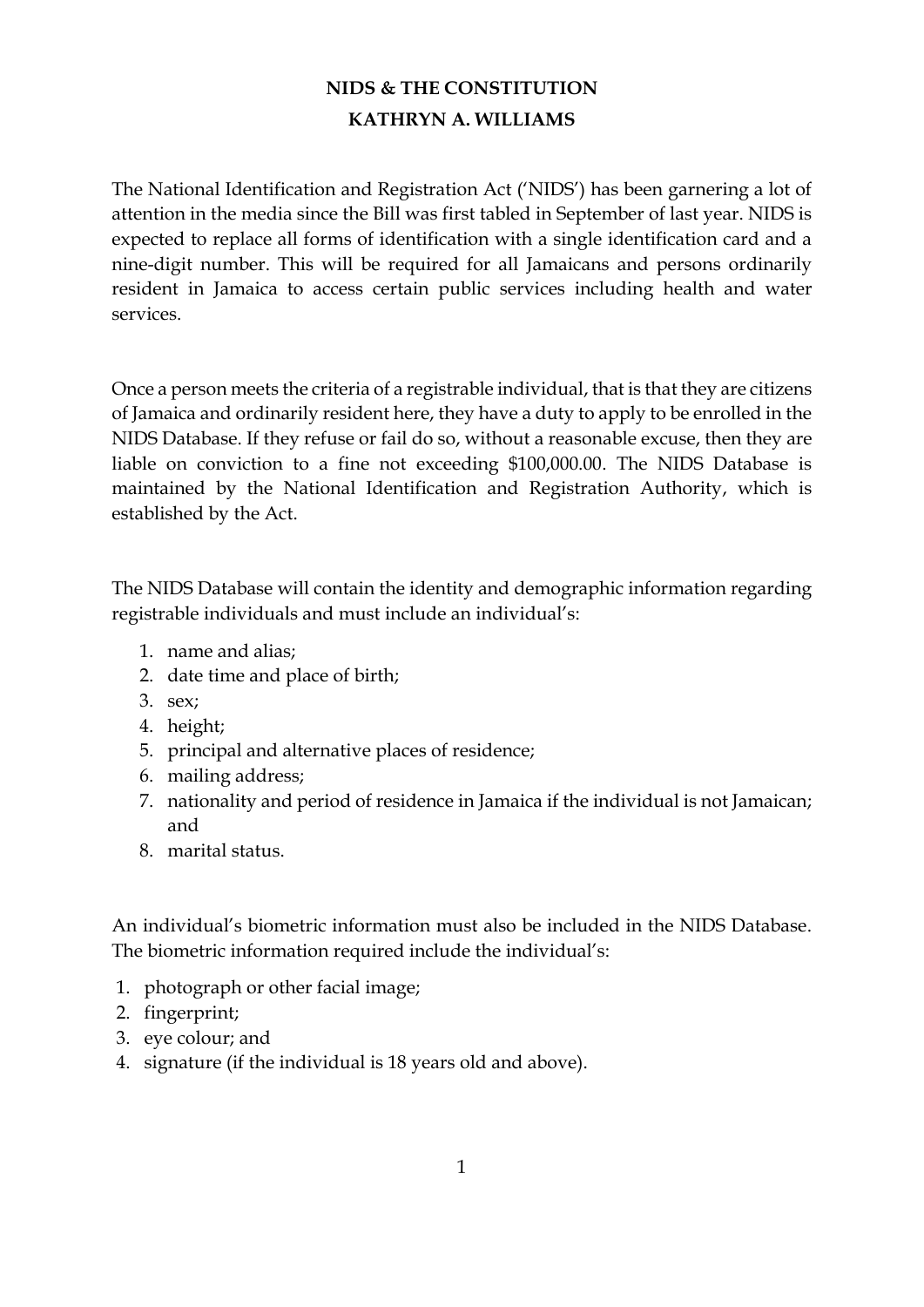An individual's email address, retina or iris scan, vein pattern, foot, toe or palm print and blood type may be included in the database and individuals can also voluntarily provide certain demographic information such as their employment status, race, religion, education, profession, occupation, telephone number and address of their matrimonial home.

The main concern expressed in the public about NIDS is the fact that it is mandatory to be enrolled in the database and to provide certain biometric information. This, some say, is a violation of the right to privacy. In fact, just recently, the opposition People's National Party has threatened to bring a constitutional action against the Government regarding the law. The question pressing on everyone's mind then is: does the mandatory obligation to provide certain biometric information infringe on a person's right to privacy and if it does, is this infringement justified?

Section 13 (3) (j) of our Charter of Fundamental Rights and Freedoms gives every person the right to respect for and protection of private family life, and privacy of the house and protection of privacy of other property and communication. Section 13 (2) (b) goes on to provide that this right may be limited where it is demonstrably justified in a free and democratic society. Therefore, an individual's right to a privacy can be limited by legislation where it is justified.

To establish that a limit is reasonable and demonstrably justified in a free and democratic society, two central criteria must be satisfied. First, the objective, which the measures responsible for a limit on a Charter right or freedom are designed to serve, must be of sufficient importance to warrant overriding a constitutionally protected right or freedom. Second, once a sufficiently significant objective is recognized, it must be shown that the means chosen are reasonable and demonstrably justified. This involves a form of 'proportionality test' in that the measures adopted must be carefully designed to achieve the objective in question and must not be arbitrary, unfair or based on irrational considerations and the measure should impair as 'little as possible', the right or freedom in question. There must therefore be proportionality between the effects of the measures which are responsible for limiting the Charter right or freedom, and the objective which has been identified as of 'sufficient importance' – the more severe the deleterious effects of a measure, the more important the objective must be (see: **R v Oakes [1986] 1 SCR 103**).

Therefore, the methodology for determining whether an abrogation or restriction of a fundamental right is permissible in a democratic state involves the consideration of the following questions: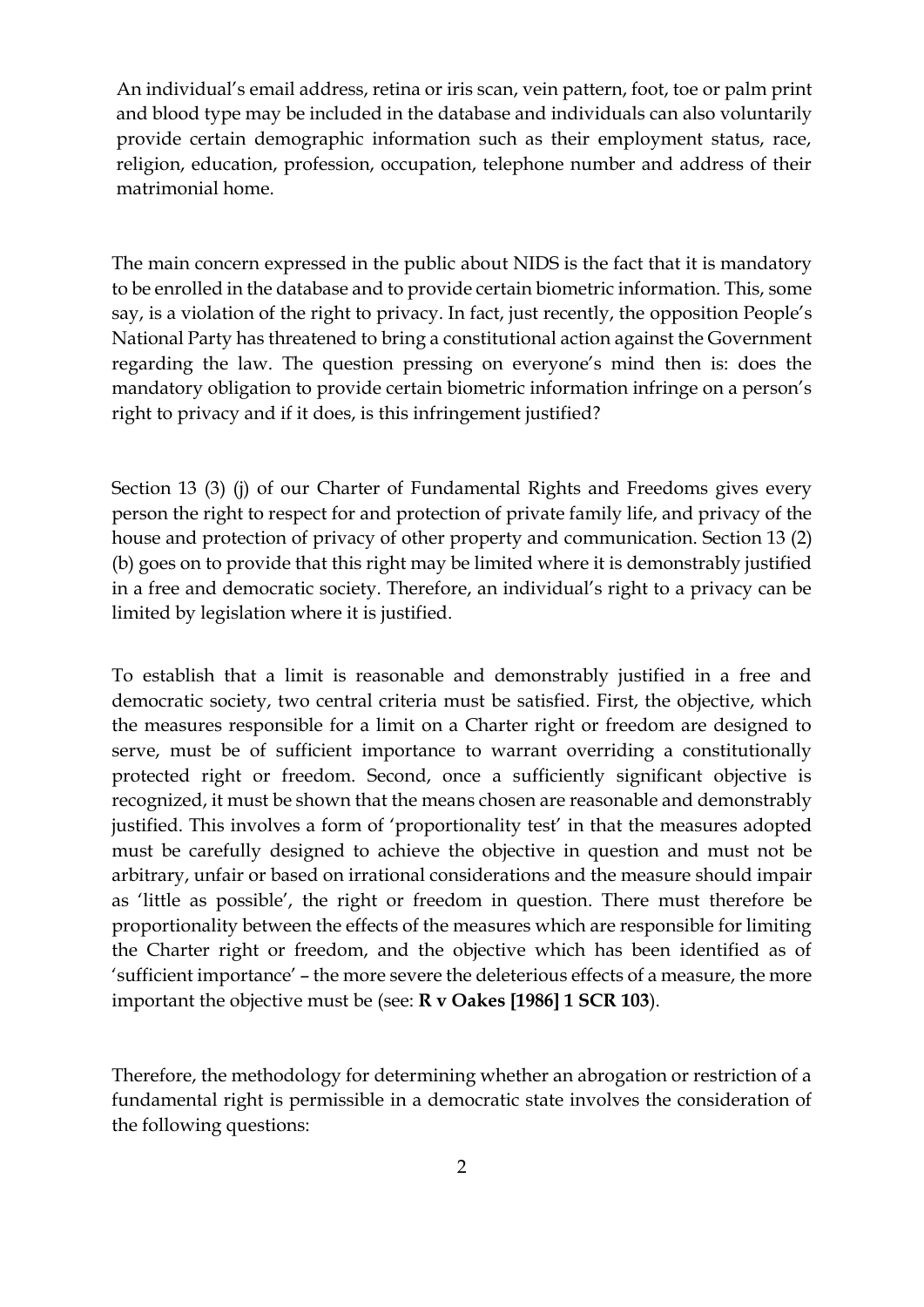- o Is the legislative objective sufficiently important to justify limiting a fundamental right?
- o If so, are the measures designed to meet the legislative objective rationally connected to it and are not arbitrary, unfair or based on unreasonable considerations? and
- o Are the means used to impair the right or freedom no more than is necessary to accomplish such objective?

Case law emanating from Europe on the circumstances under which an individual's right to privacy may be abrogated by legislation can be instructive on the approach a Jamaican court may take in determining whether NIDS violates this right. Article 8(1) of the European Convention on Human Rights is similar, but not identical to section 13 (3) (j) of the Jamaican Constitution as it provides that: *"everyone has the right to respect for his private and family life, his home and his correspondence."* Article 8 (2) goes on to provide that there shall be no interference by a public authority with the exercise of this right except such as in accordance with the law and is necessary in a democratic society in the interests of national security, public safety or the economic well-being of the country, for the prevention of disorder or crime, for the protection of health or morals, or for the protection of the rights and freedoms of others.

In cases such as **Niemetz v Germany (1993) 16 EHRR 97** and **Halford V UK (199) 24 EHRR 52**, the European Court of Human Rights has construed information relating to private life broadly as a concept which can include any information relating to an identified or identifiable individual. In **S and Marper v the United Kingdom [2008] ECHR 30562/04**, the Court specifically held that the indefinite retention of both fingerprint and DNA profiles of an individual in an electronic database violated their right to private life under Article 8 of the Convention in circumstances where they had not been convicted of a criminal offence. The Court was of the view that the concept of 'private life' was a broad term not susceptible to exhaustive definition. It covered the physical and psychological integrity of a person and could therefore embrace multiple aspects of the person's physical and social identity. Elements such as, for example, gender identification, name and sexual orientation and sexual life fell within the personal sphere protected by art 8. Therefore, the mere storing of data relating to the private life of an individual amounted to an interference within the meaning of art 8.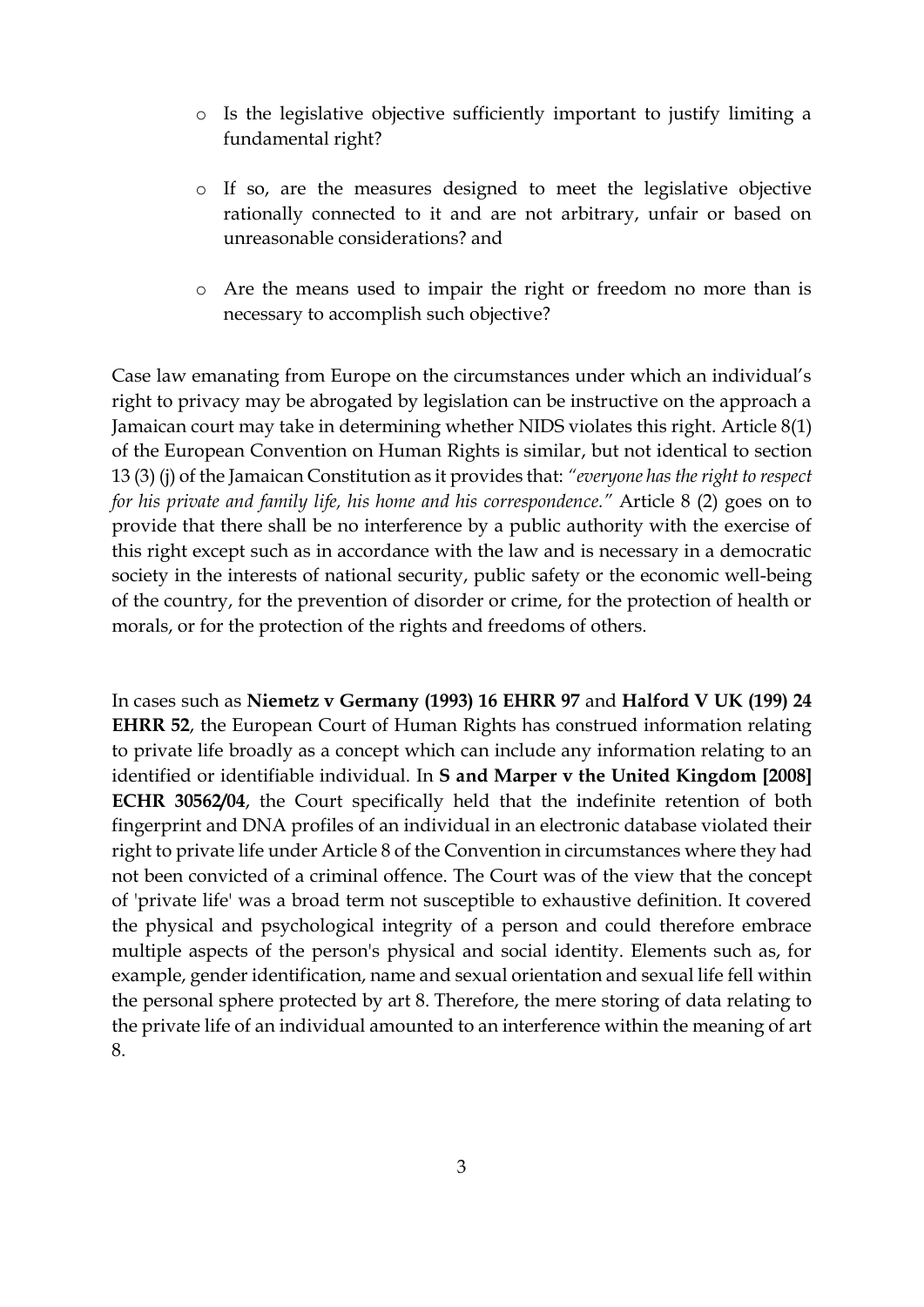Although the Court in **S and Marper** recognized that the retention of fingerprint and DNA information pursued the legitimate purpose of the detection, and therefore, prevention of crime, it nevertheless went on to hold that the blanket and indiscriminate nature of the powers of retention of the fingerprints, cellular samples and DNA profiles of persons suspected but not convicted of offences failed to strike a fair balance between the competing public and private interests. Therefore, the retention constituted a disproportionate interference with the applicants' right to respect for private life and could not be regarded as necessary in a democratic society.

On the other hand, in **Madhewoo v State of Mauritius and another [2016] UKPC 30**, one of the issues to be determined was whether the provisions of the National Identity Card Act 1985 in Mauritius which required that a person's fingerprints and other biometric information be registered on a chip, violated a citizen's constitutional right of protection of their person and property against a search except with his consent. The Supreme Court of Mauritius held that the taking of fingerprints fell within the scope of that protection, and that the provisions of the 1985 Act which enforced the compulsory taking and recording of fingerprints disclosed an interference with the appellant's rights under the Constitution. However, the Supreme Court went on to find that this interference was justified in the interests of public order, and that it had not been shown that the provisions were not reasonably justifiable in a democratic society.

The Privy Council upheld the Supreme Court's decision as they were of the view that the legal framework of the Act pursued the legitimate purpose of establishing a sound and secure identity protection system for Mauritius and thus answered a pressing social need affording indispensable protection against identity fraud. Such a purpose was vital for proper law enforcement in Mauritius.

From the above, it is clear that the mandatory provision of biometric information can be considered an interference with an individual's private life; however, what is not as clear is whether a Jamaican court would be of the view that this right should be limited by NIDS. The court would have to balance the competing public and private interests and answer the three (3) critical questions: Is the legislative objective of NIDS sufficiently important to justify limiting a fundamental right? Does the provision of biometric information meet the legislative objective or is it arbitrary, unfair or based on unreasonable considerations? Lastly, is the provision and storage of biometric information no more than is necessary to accomplish the legislative objective?